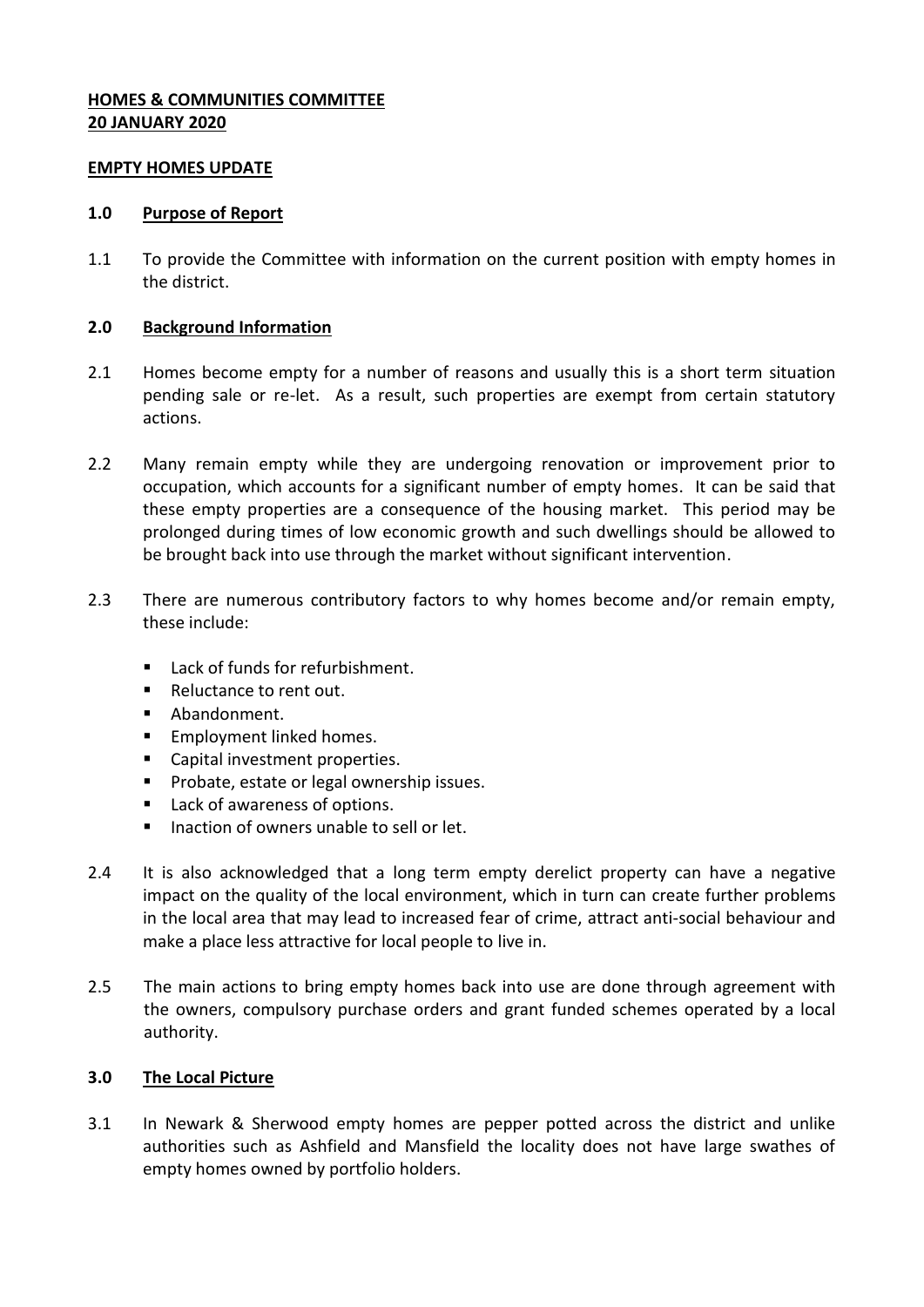- 3.2 The number of empty homes in the district can also be closely linked to activity in the housing market, which is currently fairly buoyant and from a strategic perspective it is positive to note that the upturn in the housing market is to a degree redressing the issue of empty homes across the district.
- 3.3 We currently have 54,914 banded homes for council tax purposes. Of these a total of 1,256 are empty, however, it should be noted that some of these will only be for very short periods.
- 3.4 In this respect the table below shows a pattern of decline in the number of long term (6 months+) empty homes across the district over the last 10 years:

| Year | <b>Number</b> |
|------|---------------|
| 2010 | 915           |
| 2015 | 695           |
| 2019 | 673           |

- 3.5 It should be noted that the 673 properties is not a static figure in that it will fluctuate with such things as the buoyancy of the housing market, as well as seasonal variations. Members should also be aware that the 673 will not always be the same properties. Some will remain as long term empty properties but many other will be empty for six months and then be brought back into use, whilst at the same time an occupied property becomes empty and remains so for a period of time. **Appendix One** to this report shows the number of empty properties per parish.
- 3.6 Currently 154 properties in the district have been empty for more than 2 years. Properties that have been empty for more than two years are subject to 200% council tax. These 151 long term empty properties represents 0.28% of the overall housing stock

# *Environmental Health - Enforcement Approach*

- 3.7 As empty homes are often adjoined to or adjacent to occupied property complaints are inevitable. Empty homes can relatively quickly become problematic to the occupiers of neighbouring homes and complaints are generally referred to Environmental Health for action. Given the nature of complaint recording it is not possible to accurately identify how many specific empty homes complaints are received but this issue clearly generates a degree of work for the Business Unit.
- 3.8 The Council does not have a dedicated Officer that deals with empty properties and the number and distribution of the empty properties does not necessarily warrant such an approach. Unlike other districts Newark and Sherwood does have property owners with a large scale portfolio of properties that have been left empty. Neither do we have streets that have numerous empty properties bad are blighted by this.
- 3.9 Empty properties tend to come to the attention of the authority via complaints which may be about the condition of the property, the overgrown nature of the garden or anti-social behaviour associated with the property. In all initial cases efforts are made to open an informal dialogue with the property owner and identify viable options for returning the property back into use. This might include referring to other agencies, including the Council's RealHome initiative, advice of renovation works, VAT exemption, how to become a landlord and let the property or simply how to go about selling the house.